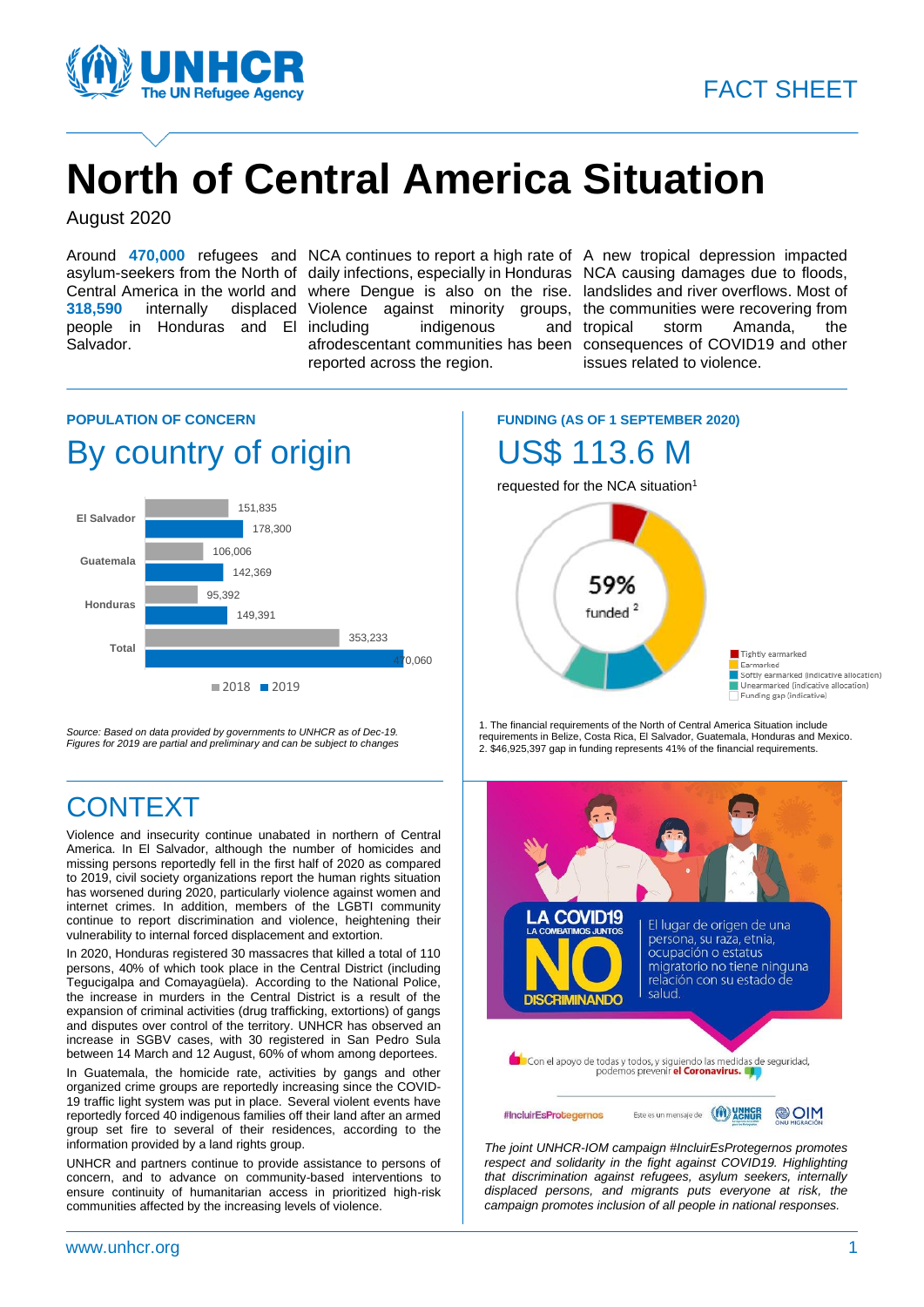

### UNHCR Response and Strategy

UNHCR works with over 70 partners in the region and supports states to implement their national plans under the Regional Comprehensive Protection and Solutions Framework (MIRPS). The MIRPS is a pioneering application of the Global Compact on Refugees in Central America and Mexico. A Plenary Meeting of MIRPS States took place and the Pro-tempore Presidency, currently held by El Salvador, reported on the implementation of the annual work plan. MIRPS countries presented their requests related to protection and strengthening of asylum systems to MIRPS Support Platform Presidency to receive bilateral cooperation.

#### Main Activities

Alongside governments, partner organizations, civil society, faith-based organizations, development actors and UN Agencies, UNHCR undertakes protection and solutions activities, including:

#### Advocacy and Coordination

In Guatemala, UNHCR advances on the Temporary Care Arrangement programme to strengthen the inclusion of refugees and asylum-seeking children within the national child protection system through the review of protocols, the identification of families, and the follow-up on psychosocial support. In Panama, through partner HIAS, a participatory assessment was conducted with children and adolescents on safe spaces, education and COVID-19. Through the Protection Cluster in El Salvador, UNHCR led the design of a capacity-building programme for the Directorate of Attention to Victims and Forced Migration on international protection, forced displacement and humanitarian issues.



#### **Health**

In Honduras, a psychological self-care session was held with more than 35 teachers, as a part of the process to develop protection networks for teachers at risk of displacement. In Guatemala, 47 social workers, psychologists and other frontline workers received a training session on logotherapy to improve mental health and psychosocial support services to asylum-seekers and refugees during the COVID-19 pandemic. UNHCR and Fundaeco distributed 175 hygiene kits to a women's clinics located in border towns of Morales. In Costa Rica, 31 food kits, 18 cleaning kits were provided to 20 family groups. In Panama, 44 refugees and asylum seekers received psychosocial assistance. In Mexico, UNHCR distributed personal protective equipment to hospitals and health centres in Chiapas, Tabasco, Veracruz, Tijuana, Mexicali and Matamoros. 20 auxiliary ventilators have been delivered to hospitals in Tapachula, Mapastepec and Huixtla.



#### Providing safe spaces and shelter

In Guatemala, refugee housing units at El Ceibo border and Izabal were installed to be used by the Ministry of Health to guarantee COVID-19 prevention measures and health protocols for persons in transit. In Mexico, UNHCR finalized the installation of 40 RHUs in 21 different locations (20 serving as health centres/isolation and observation spaces in hospitals and the rest as shelters). A new shelter in San Cristobal de las Casas (100 persons capacity) is under construction to become the largest one in the Central Corridor of Chiapas, an area that has increasingly been receiving more asylum-seekers. In El Salvador, the municipality of La Unión shared the technical specifications for the remodeling of a sports field in the Barrio Honduras community with UNHCR to strengthen peaceful coexistence, community interaction and youth protection.



#### Community-based protection interventions

In El Salvador, several communities in Chalatenango, San Salvador and Usulután reinforced the identification and referrals of cases of forced displacement and the Local Network against Gender Violence in Santa Ana carried out actions aimed at the prevention, response and elimination of violence against women. In Honduras, 434 family assistance kits were distributed benefiting 2,170 vulnerable people with specific needs identified at high-risk communities of the Rivera Hernández sector in San Pedro Sula. 200 children and youth at risk of recruitment and violence have begun engaging in the *Community Art* community-based protection project, participating in folkloric dance, drama, plastic arts, and break dance workshops.



#### Durable solutions and livelihoods

In Costa Rica, 308 refugees and asylum seekers participated in different online courses to increase their skillset and employability, including soft skills, business-related technical training and short courses on marketing or customer service. In Panama, 41 new entrepreneurs have joined the digital alphabetization programme and 30 have been referred to a labour insertion programme *Talento sin Fronteras*. In Guatemala, a TURI INTEGRA on-line training course was launched for 20 asylum-seekers and refugees and 48 people from the local community focusing on sales and entrepreneurship techniques, creativity, innovation and teamwork. 117 refugees and asylum seekers received CBI cards in Costa Rica, 102 in Panama and 92 in Guatemala.

#### Working with partners

In El Salvador, UNHCR is strengthening the Directorate for the Attention to Victims to guarantee the identification of protection needs at the airport after quarantine centres for deportees have been closed. In Honduras, during International Youth Day, UNHCR and partners carried out online activities with over 2,000 youth to discuss the role, responsibilities and actions that can be taken by youth in the country to address violence and forced displacement. In Belize, partner HRCB is broadcasting messages in order to keep the people of concern informed during the state of emergency.

Thanks to donors in 2020: UNHCR is grateful for the critical support provided by donors who have provided generous and timely support to the Coronavirus Emergency Situation globally, and countries in Central America, as well as those who have contributed to UNHCR programmes with unearmarked funding**:** Canada | Denmark | European Union | France | Germany | Italy | Netherlands | Norway | Sweden | Switzerland | United Kingdom | United States of America, USA for UNHCR. And to our private donors: Australia | Italy | Japan | Korea, Republic of | Spain | Unilever (UK) **For more information: Giovanni Bassu**, Regional Representative, bassu@unhcr.org; **Diana Diaz,** Associate Regional Communications Officer, diazdi@unhcr.org